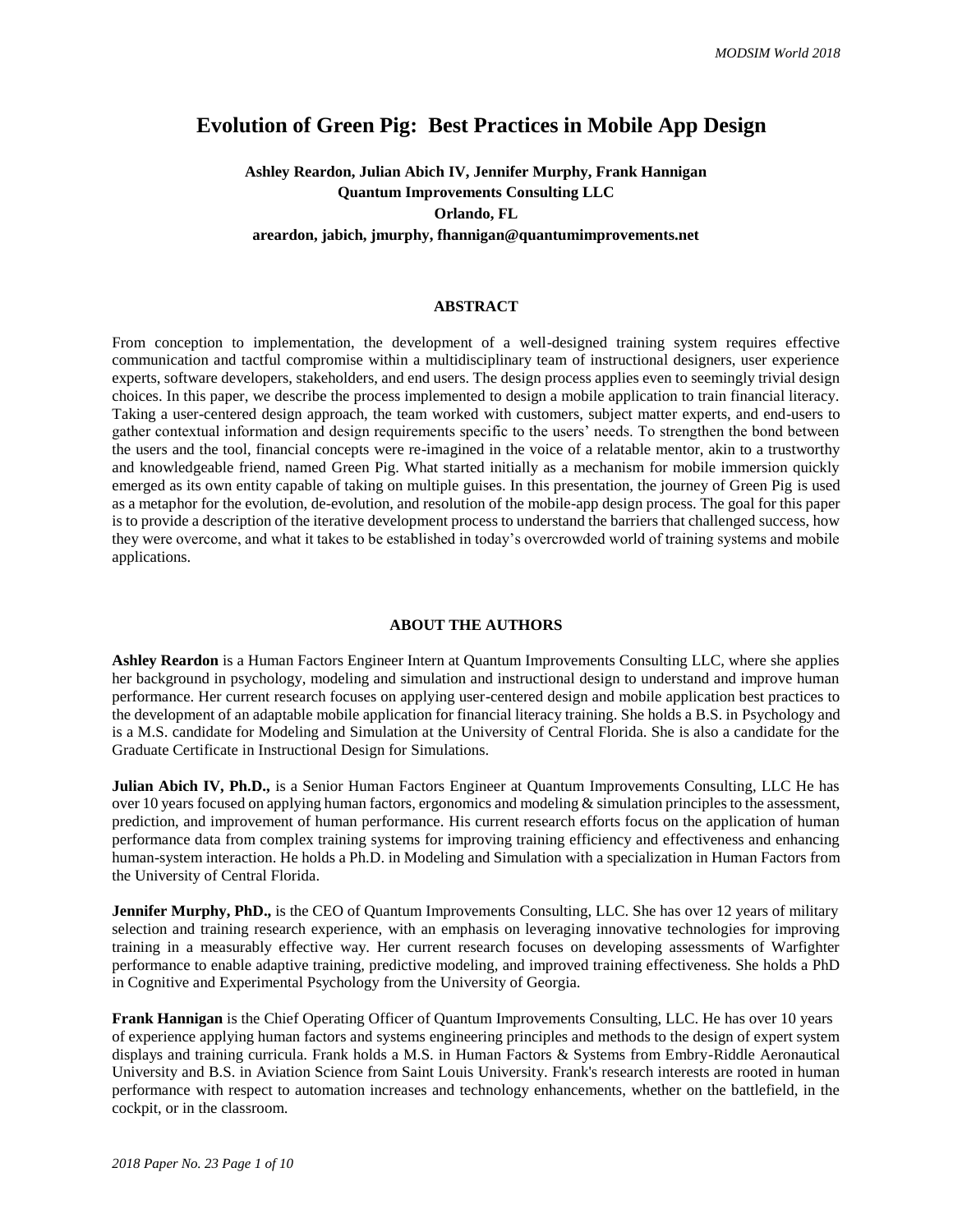# **Evolution of Green Pig: Best Practices in Mobile App Design**

**Ashley Reardon, Julian Abich IV, Jennifer Murphy, Frank Hannigan Quantum Improvements Consulting LLC Orlando, FL areardon, jabich, jmurphy, fhannigan@quantumimprovements.net**

## **INTRODUCTION**

The ubiquitous use of mobile devices lends itself to an advanced training platform that can deliver portable, personalized and just-in-time content. To deliver effective training to users, experts skilled in pedagogy and instructional design must collaborate with experts in software development and mobile application design. To create a usable training tool, the user should be placed in the center of the design process thereby emphasizing a user-centered design approach (Bannon, 1991). User-Centered Design (UCD) has become increasingly important in facilitating greater satisfaction and therefore greater use in human-computer interactions. In a UCD process, the user's needs are analyzed and integrated in all stages of the design process, leading to an intuitive, enjoyable, and efficient system (Brhel, Meth, Maedche, & Werder, 2015). Merging UCD with the popularly used Agile process lends support to an iterative and user-focused refinement of design throughout the development cycle to ensure training is not only useful, but usable (Constantine, 2002). Current research on training development utilizing mobile applications is quick to emphasize issues and their solutions that are framed from a developer's perspective (Zhang & Adipat, 2005), or from an instructional designer's perspective (Park, 2011), yet minimal research exists that combines both perspectives into a cohesive development framework. Multidisciplinary teams are becoming the norm in science and engineering, therefore research is needed that targets effective collaboration within diversity of knowledge expertise, known as knowledge diversity. When properly utilized, knowledge diversity is implicated to be a positive factor and critical to complex performance (Klein, 2005; Paletz & Schunn, 2009). While knowledge diversity has been shown to positively impact innovation, it has also been found to increase unproductive conflict that can create a divergence from a shared vision (Kurtzberg & Amabile, 2000). To mitigate these negative implications, multidisciplinary collaboration should incorporate synergistic communication methods. Gerbert, Boener, and Kearney (2006) define synergistic communication as "the extent to which diverging positions are specified and recombined to generate new and useful solutions." Even when properly integrated, communication gaps are likely to occur, creating challenges that can thwart development, like conflicting opinions, conveying the need for user testing, and managing different perspectives. In this paper, we describe the development process of a mobile training tool called Sen\$e, to examine the multidisciplinary challenges that may emerge when promoting a synergistic team. To offer a unique perspective on these multidisciplinary challenges, we introduce Green Pig, a pedagogical character, as a metaphor for adapting to and overcoming prospective challenges in the development process. The development of Sen\$e was shaped by a distinct need to close the gap in military financial literacy. Specifically, a user-friendly mobile application would be developed to support Service members and their families with financial readiness information using microlearning, gamification, and other motivational techniques to cultivate life-long learning.

Green Pig emerged out of a need to create motivation and engagement within Sen\$e. Pedagogical characters or "agents" are prevalent in eLearning environments. These agents can enhance the learning environment when used as a tool to facilitate effective communication between humans and machines. Knowledge is socially constructed, and humans learn through vicarious experiences (Bandura, 1977), therefore when used appropriately, agents can help create meaningful and effective learning experiences (Hietala & Niemirepo, 1998; Veletsianos, Miller, & Doering, 2009). Pedagogical agents offer many benefits such as modeling human behaviors to serve as a role model (Rosenberg-Kima et al., 2008), taking on the role of a mentor or instructor to breakdown complex tasks (Johnson, Rickel, Stiles, & Munro, 1998), personalizing learning experiences, and increasing user motivation by creating a more entertaining, likeable, and engaging environment (Johnson, Rickel, & Lester, 2000; Gulz, 2004). Pedagogical agents differ in their visual appearance, ranging from human-like (visual naturalism) to cartoon-like (stylized), and from dynamic to static. Together, these qualities add up to the total visual experience, or the innate behavioral and attitudinal response that occurs as a result of the visual appearance (e.g., facial shape, body and costume, graphical style) of others (Gulz & Haake, 2006). Naturalistic agents provide a means of intuitive communication since it is easy for us to relate to other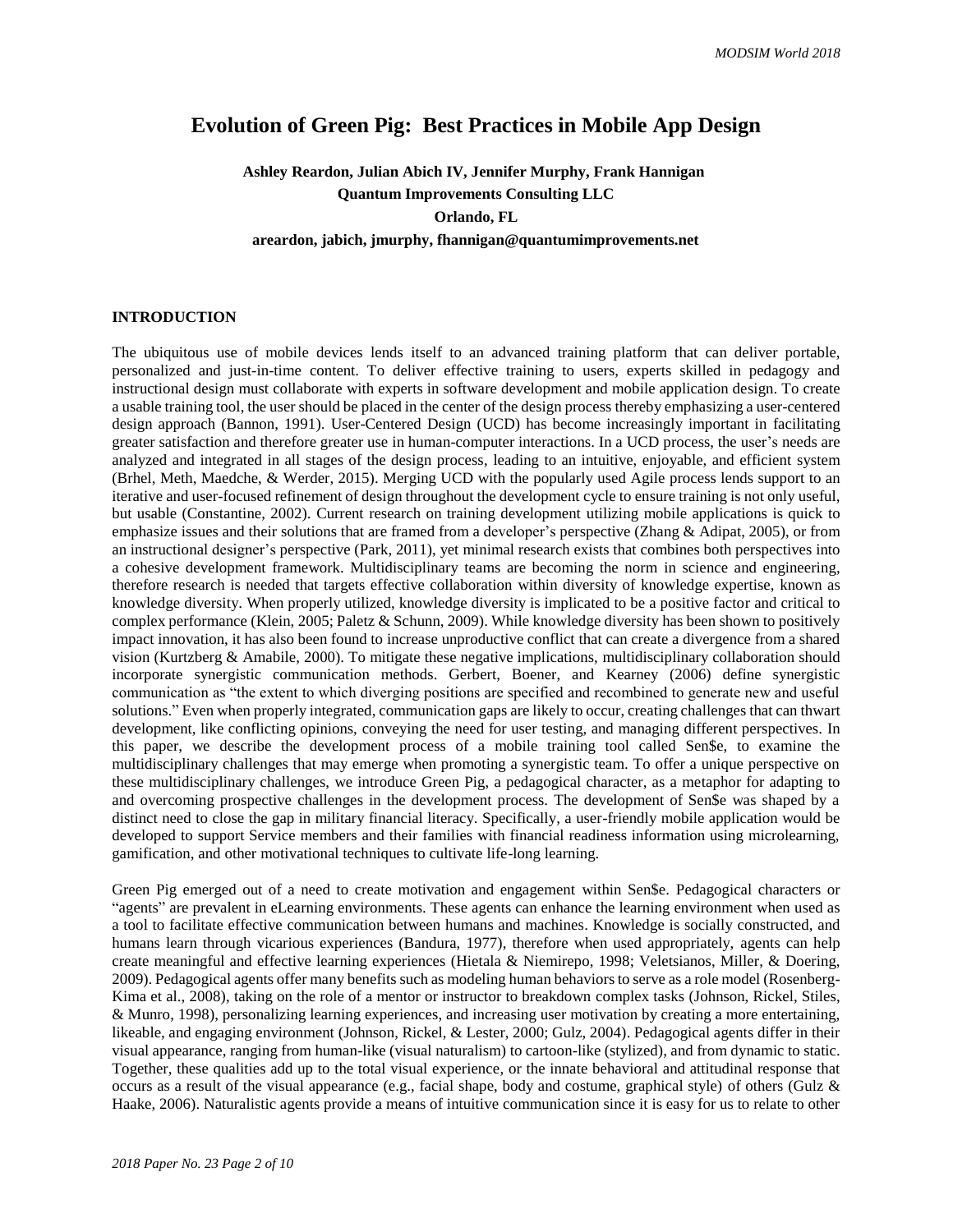humans, whereas stylistic agents can be easier for us to identify with. Similar to how we find ourselves identifying with popular cartoon and comic book characters, stylized agents offer an ambiguity that invites user elaboration for a more subjective and personalized experience.

Green Pig was designed as a stylistic agent that would borrow naturalistic elements by adding anthropomorphic features. Since humans can easily communicate and relate to other humans, by anthropomorphizing non-human objects, we begin to draw parallels between unlike things (Laurel, 1997). Using an anthropomorphic agent should theoretically increase the 'bond' between the user and tool, thereby enhancing the training and learning experience. In Baylor's (2000) requirements for designing a mentor agent, he recommended using an anthropomorphic approach where agents took on the role of a character, akin to an actor in a film. The agent should have an educationally appropriate persona and provide feedback and reassurance (Baylor, 2000). It should also be dynamic, trustworthy, honest, cooperative, and expressive. By following these guidelines, Green Pig was created. Initially, Green Pig had a simple persona of a responsible and trustworthy financial pal who lived within the walls of the application to translate dense financial information into user-friendly learning. Over time, Green Pig grew and shrank in complexity, leaving behind a trail of colorful personas like, 'Wizard Green Pig', 'Snow Day Green Pig', and 'Surfer Green Pig' (Figure 1).



**Figure 1. Introducing Green Pig**

Each design iteration revealed new challenges and lessons learned that could be applied to the broader understanding of the multidisciplinary process of mobile application design and development. In an effort to shed light on the higherlevel considerations for training tool development, these iterations will be used as a case study. The purpose of this paper is to not only provide an overview of how mobile training was designed, but to explore the multidisciplinary challenges that emerge through the perspective of Green Pig, and to offer unique guidelines to support future efforts in multidisciplinary teams. A summary of the lessons learned for each challenge discussed will be presented as a Today I Learned (TIL) component. These lessons are provided based on the authors experience working on the design team and they serve as a metaphor for each stage of Green Pig's growth.

#### **The Team and The Process**

A design team, comprised of human factors experts and instructional designers, and a development team, comprised of software engineers, worked in unison to develop a mobile training tool to support financial literacy called Sen\$e. These two teams were led by the direction of the stakeholders, Advanced Distributed Learning (ADL) and the Office of Force Education (OFE) and guided by the insights of Service members and their families. Development of a training tool is a complex problem, requiring knowledge that is distributed among experts and stakeholders. A common problem within multidisciplinary teams is the reconciliation of domain specific languages. Meaning, each team of experts is efficient in communicating amongst themselves due to their shared perspective derived from a similar background, but language barriers are subject to arise when communicating across domains or teams within the same domain. Consequently, each team brings a unique perspective to the process; the designers think in terms of the Service members and their families, the developers think in terms of the functional aspects of the training tool, and the stakeholders think in terms of business value. Teams that fail to share diverse expert information can cause poor decision making, whereas a strategic exchange of information can give rise to vital innovations (Gerbert, Boener, &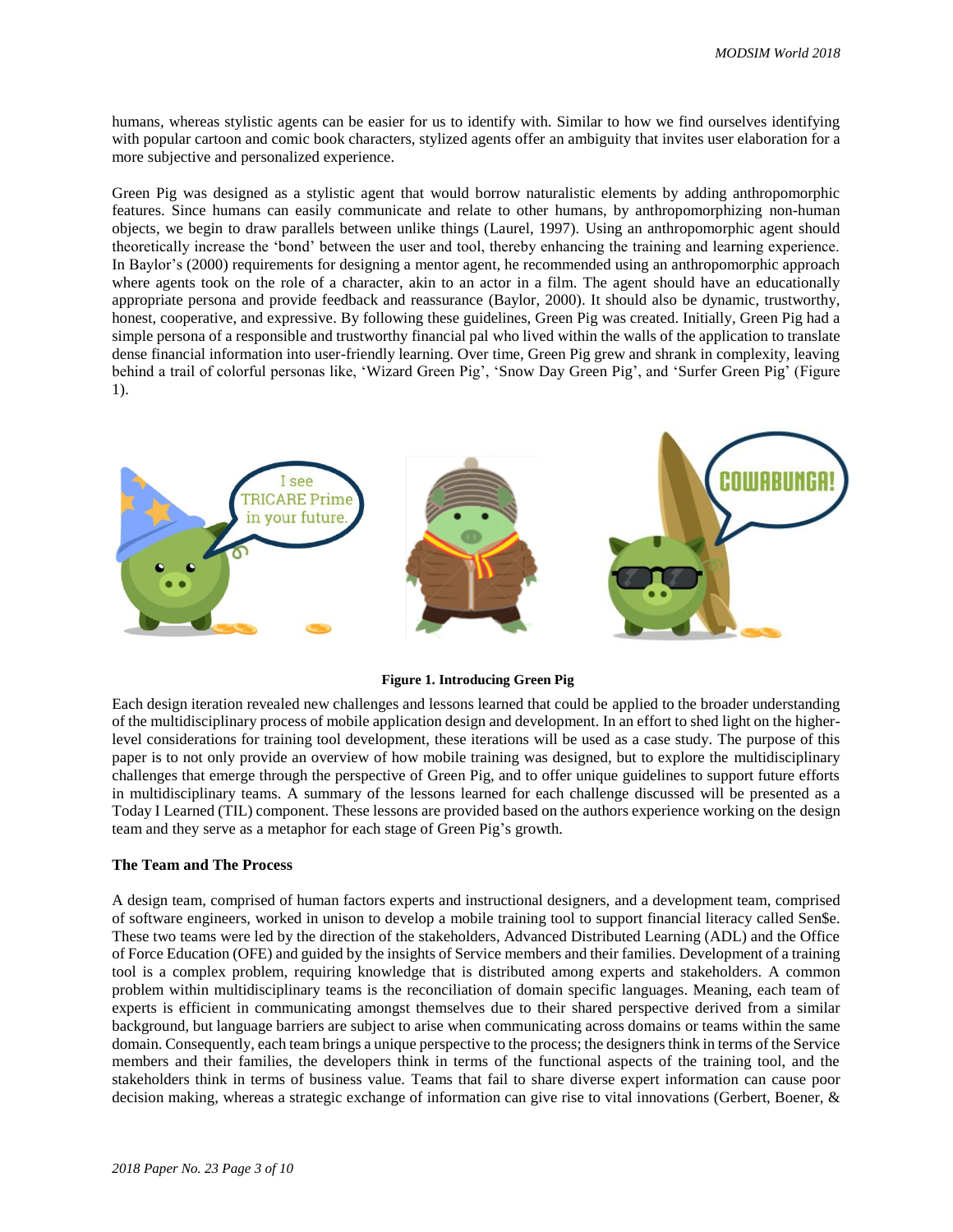Kearney, 2006). Using a UCD and Agile approach, information sharing was promoted through ongoing iterations and collaborations.

An Agile method emphasizes a collaborative and iterative process that can adapt to dynamic changes throughout development. This process favors high level and frequent communication among teams and stakeholders to enable thoughtful user experience through design sprints and iterations (Beck et al., 2001). Because of the many short iterative cycles that replaced the traditional phase of long development and documentation, more opportunities arise to verify that requirements align with the needs of end-users. The design team was responsible for generating these requirements, designing training instruction and the architecture, and measuring the usability and effectiveness of these implementations. The development team was responsible for transforming instruction and intent into tangible training components.

As part of the UCD approach, requirements were collected to get at the root of Service members and their family's needs by conducting a competitive analysis and focused discussions with customers, stakeholders, subject matter experts, and end-users. From this, we derived a content ontology which captured the relationship between high level financial themes, categories, and subcategories. Formative and summative assessments were conducted at the end of each major phase to extract user expectations and satisfaction of the site structure, content organization, terminology, user interface, and functionality. Testing involved think-aloud protocol and surveys to elicit user feedback and user insights for future iterations. Through these methods minor, and even major, challenges were swiftly resolved.

### **From Minor to Major**

Many of the financial training tools currently implemented in the military do not fully take into account the instructional design principles that are important to developing and delivering effective training. For example, in one mobile training application, financial information is presented in large documents, making information retrieval cognitively demanding. Due to the overwhelming amount of information densely packed with financial jargon, users found it difficult to grasp and comprehend financial concepts. This has led to a lack of financial literacy. By using a microlearning approach, this training was redesigned into engaging, and bite-sized pieces that were better aligned with their needs and expectations. Microlearning is a learning strategy that designs relatively short, small, and stand-alone learning units and encourages exploration for active participation. The transformation from text heavy screens to bitesized information is effective in reducing short-term memory load (Shneiderman et al., 2016). Training was designed with a microlearning approach to put the learner back in control. This way, information can be accessed on the go, and at the point of need. Financial training was reimagined from the perspective of Service members and their spouses, enhanced through gamification techniques and motivational elements like Green Pig.

Created out of a need to engage and connect with Service members and their families, Green Pig emerged as a motivational element throughout training. The concept of a Green Pig was intuitive and simple; the use of a piggy bank is already widely recognized as a financial symbol, and the decision to color it green derived from established associations between green and money, as well as green and the military. Green Pig would be the character that broke down the barrier between user and tool by giving users something to connect with. Anthropomorphic features were added to increase user's attention and promote learning and recall. Early design mockups displayed a rough concept of a cheerful and trustworthy Green Pig, who brought simplicity and understanding to pertinent financial information. As part of our innovative approach to training, the idea of Green Pig quickly assimilated into our design mockups (Figure 2).



**Figure 2. The Birth of Green Pig**

During this time, other design concepts were also being developed. Referencing the training goal to give users greater control, or "power," over their finances, the application was initially named \$POWER (pronounced Money-Power). A complementary mood board embedded with bold colors of deep red, forest green and stock images of Service members from every branch was also designed. With initial aesthetic design choices complete, mockups laced with Green Pig and complimented with a powerful mood board, were distributed to the customer, and content development began while the customer discussed the design choices. Since we were working from multidisciplinary perspectives, each team, customer, and users expressed different priorities, making it difficult to achieve a shared vision for Green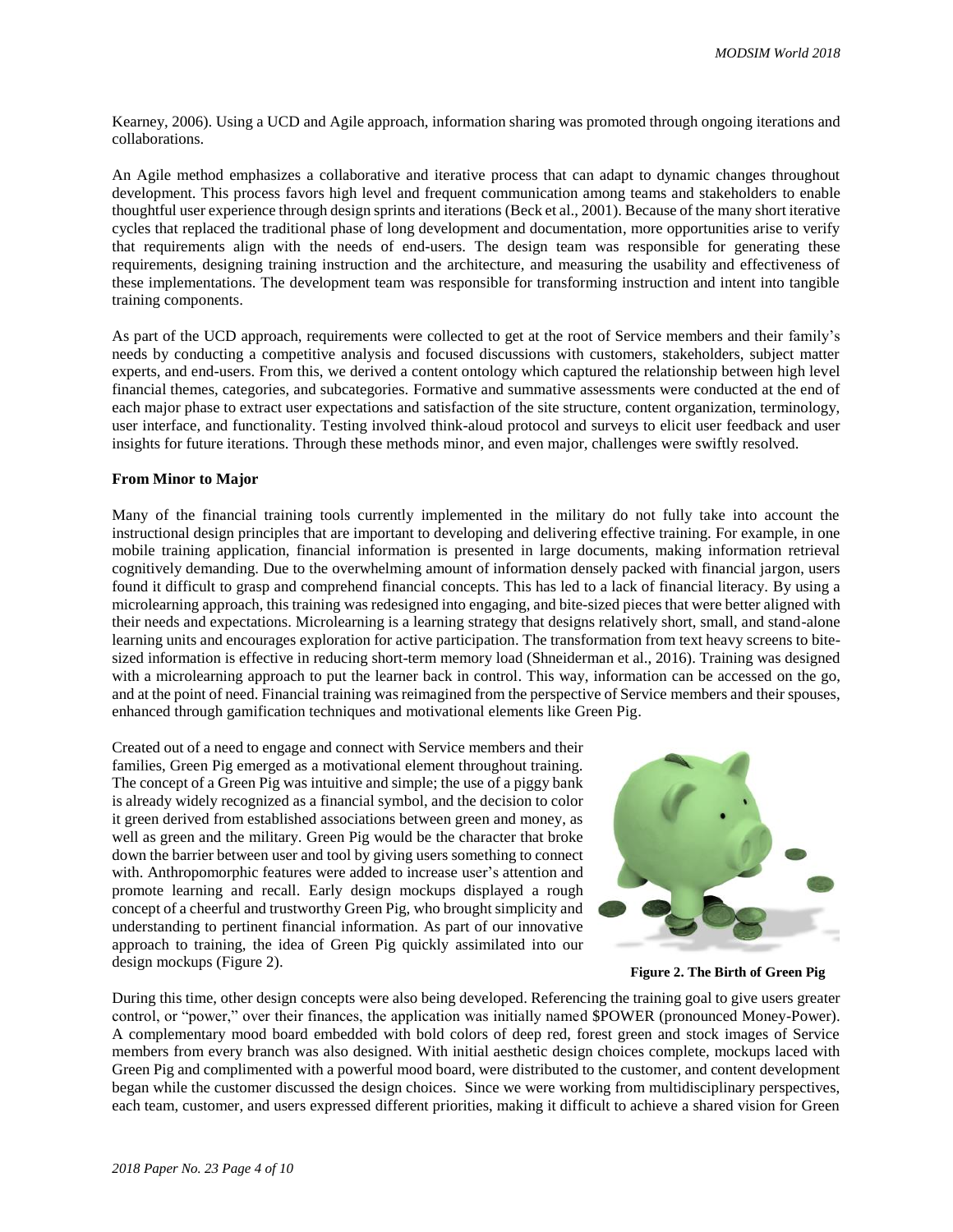Pig, the mood board, and the title of the application. At the core of each priority was the goal of developing an engaging and effective training application. To focus on this goal, synergistic communication was facilitated through daily, weekly, and monthly meetings and both divergent and convergent thinking followed. This led to not only a shared vision, but an innovative vision that reflected everyone's priorities. Innovation must take into account both types of thinking; divergent thinking is successful in generating new ideas (brainstorming), and convergent thinking selects the best ideas from this set (Paletz & Schunn, 2009). From these collaborations, Green Pig evolved to take on different personas to further enhance engagement, like Piggy Smalls, Loan Shark Green Pig, and George Washington Green Pig (Figure 3).



**Figure 3. Green Pig: Full of Personality**

Additionally, Service members thought the color placement and color choices distracted attention away from relevant areas in training. Therefore, the development team suggested overhauling the mood board completely, and using the identical color scheme and theme of the customer. Finally, back-and-forth discussions regarding the training title surfaced, and the training was renamed to Sen\$e to better match our training goals. The iterative nature of these minor design issues is typical in collaborative and multidisciplinary environments and should be planned accordingly. Since training development was well advanced when these decisions were made, iterations occurred not only on the minor design issues, but on the copious amount of finished content mockups, elevating this collaboration from a minor to major rework. While not ideal, the Agile process facilitated major iterations and customer input, so development could continue at a fast pace even during a complete design overhaul.

When working in a multidisciplinary team environment, it is important to develop a unified timeline across all teams keeping in mind schedule limitations. Information should be disseminated according to the customer's needs, and turnaround expectations should be discussed early on to manage an efficient schedule. **TIL: Understanding the internal operations of your development and customer partners is important for a successful collaboration. Expectations should be managed, and sufficient time should be allotted for design reviews to prevent the escalation of minor design decisions**.

#### **You Can't Spell 'User-Centered Design' Without 'User'**

To add even more human elements and the sense of personalization, Green Pig developed its own voice by embracing different personalities serving as a guide to call attention to specific areas and encouraging engagement through quirky comments (Figure 4). To measure the end-user's performance in financial training, Green Pig Challenges were created at the end of each training segment (Figure 5). These challenges serve as a form of training assessment to measure training effectiveness while also providing insights that can be used to drive updates to content and additional features. The development team created several games centered around Green Pig like "Bring Home the Bacon," (Figure 6) and discussion emerged about a future shop feature where users could purchase items for their Green Pig avatar. One year into development, our design team had a clear vision of the training tool, one that revolved around Green Pig being the mechanism that revitalized current financial training.



**Figure 4. DJ Green Pig**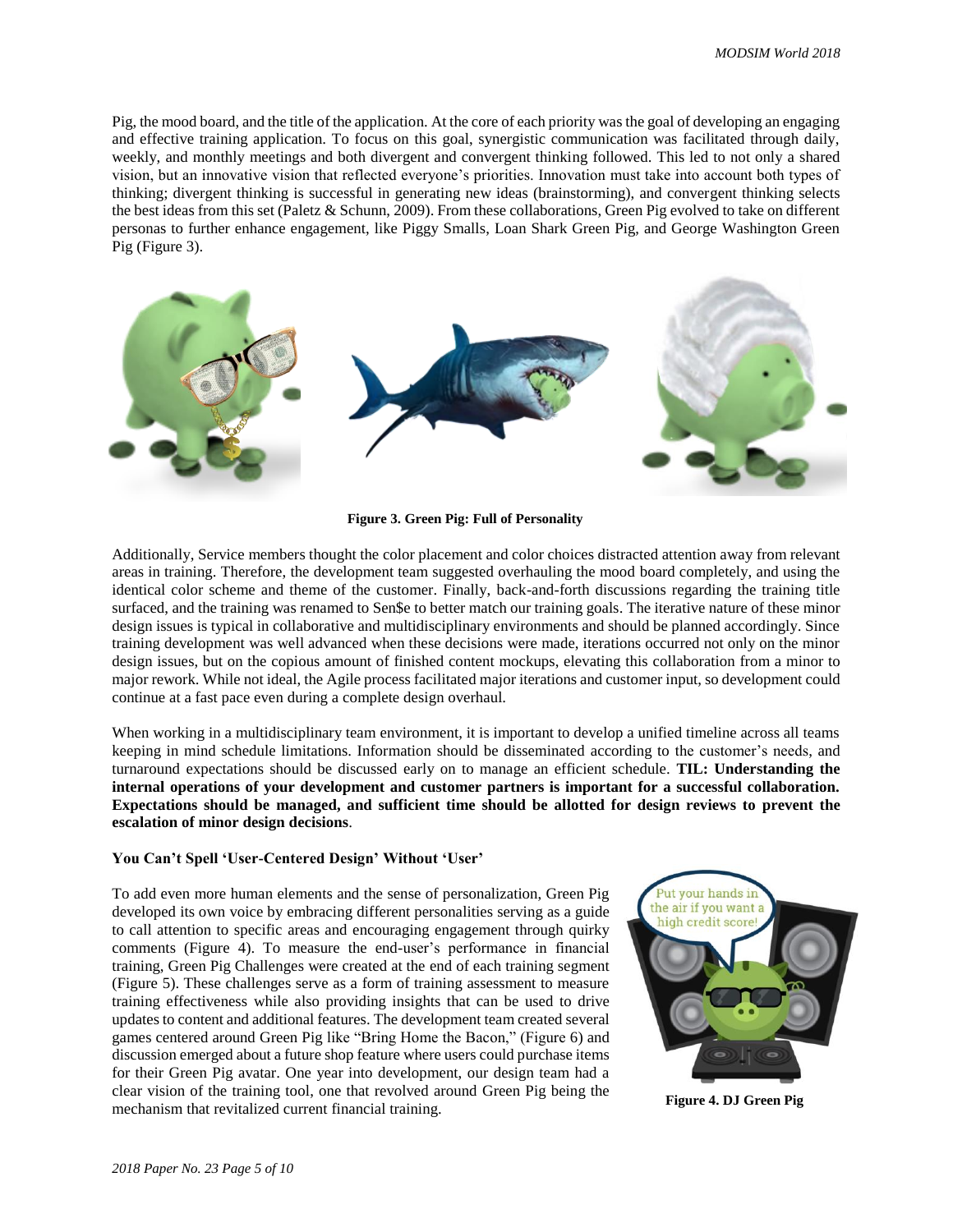



**Figure 5. Green Pig Challenge Figure 6. Bring Home the Bacon** 

As financial concepts became integrated into mockups and subsequent iterations of the application, we began to see a growth in the amount of content that needed implementation. A UCD approach takes into account all end-users, and in this case, that included a diverse range of Service members and their families. At one end of the spectrum is the 18 year-old beginning basic training during the first year in the military, and at the other end is the Service member who was preparing for retirement. The diversity and complexity of these life events was problematic in defining an intuitive architecture and training scope. Our training needs quickly outgrew our initial architecture, and we undertook the challenge to rearrange the new pieces in a way that met the expectations of the Service members and their spouses. **TIL: When designing an intuitive system, it is important to design the interface based on user behaviors and expectations, not intuition alone.** Usability testing provides valuable insights into the end-user's attitudes and expectations about a product or service. These insights lend themselves to informed user-centered design decisions.

Gaining access to Service members and their families was difficult due to the geospatial differences between us and the customer and the extensive approval needed before accessing the command leaders who would grant us access to the military community. With our deadline advancing, we leveraged our network of representative end-users from our local community to pilot test the training tool. A sample size of five participants were recruited which sufficiently met usability experts' sample size recommendations [\(Nielsen,](https://www.nngroup.com/articles/how-many-test-users/) 2012). By adding more participants, the overall cost increases but the number of findings quickly reaches the point of diminishing returns because more participants tend to show you the same observations, yielding no new findings (Nielsen, 2012). Using a mixed-methods approach, participants were asked to complete several scenarios that targeted different functionalities and training areas of the application. Participants were instructed to complete a think aloud test, where they were asked to verbalize their actions and thoughts while moving through scenarios. Think aloud testing is cheap, robust, flexible, and effective at uncovering design misconceptions which can lead to actionable redesign recommendations (Nielsen, 2012). Participants then completed several usability questionnaires and were interviewed about their overall opinions and expectations of the application. Testing results yielded important findings regarding the training tool; participants held contradictory opinions about Green Pig, and the use of limited functioning software caused participants to inconsistently navigate the content. Due to the low-fidelity prototype and early round of testing, we expected these navigation errors and used testing as a means to capture them and inform future iterations. Also, while the majority of users liked the idea of a character as a mentor, some thought the use of a Green Pig was irrelevant to the training and expected a character that better represented the military, like a drill instructor. Several participants commented that Green Pig's personality was corny, cheesy, and child-like. The majority also found the organizational architecture to be unintuitive and confusing.

Collaboration between teams followed these findings, laying the groundwork for redesign. Green Pig's personality driven implementation was more divisive than helpful, and thus Green Pig was completely removed from the application. Instead of presenting multiple options for implementing a more dynamic Green Pig, we presented the same option with slight character modifications. Options allow the customer to pick and choose elements they like or dislike, giving shape to a clear vision. **TIL: When establishing successful customer relationships, present multiple**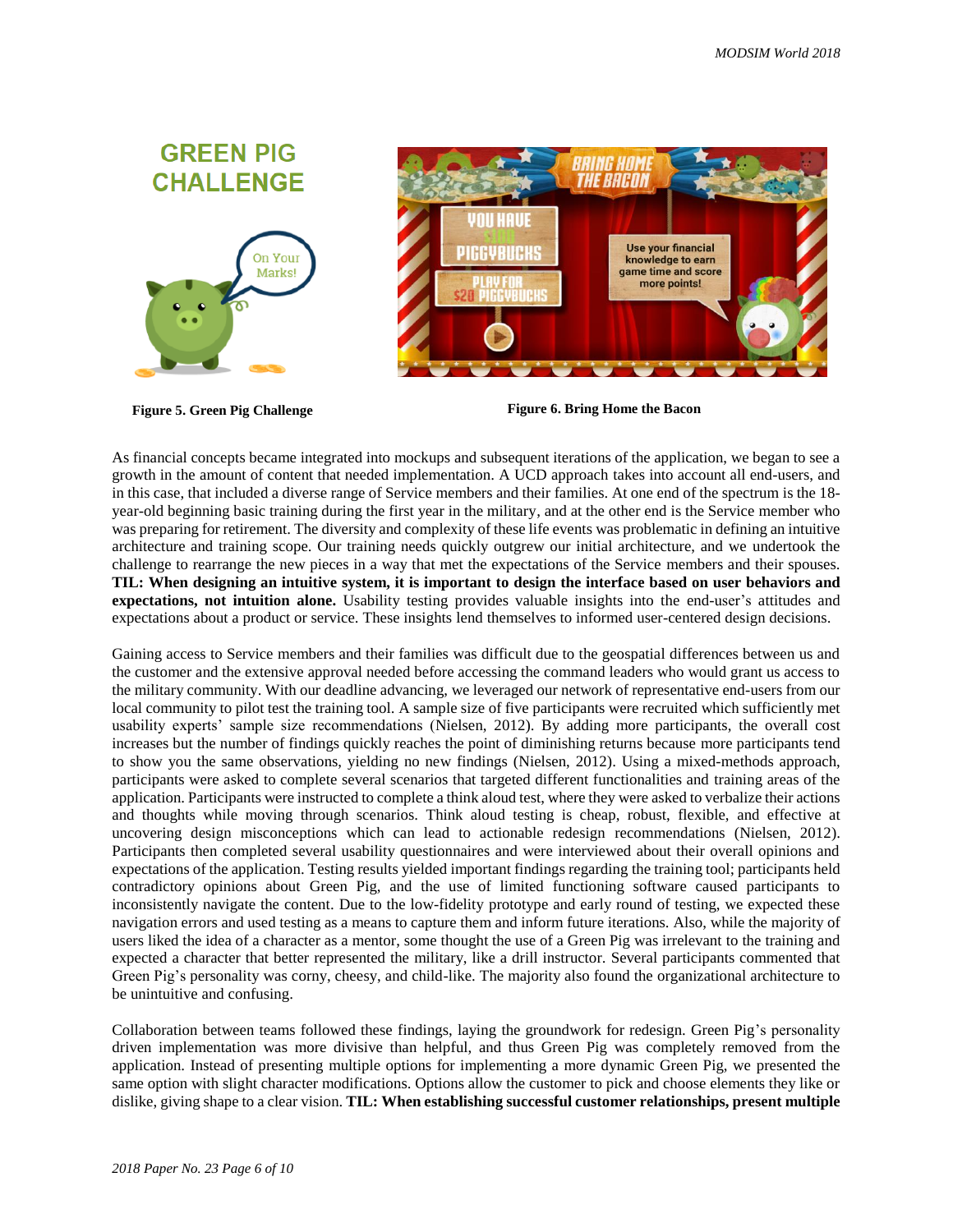**design options to better capture the customer's goals and vision.** Additionally, even though design expertise and findings from SME interviews was applied to the design of the content architecture, the current presentation did not fully capture the user's expectations and mental model regarding financial content and terminology. **TIL: Usertesting is needed to supplement design expertise and reveal errors early in the development cycle. The important of user insight should be conveyed early on to ensure adequate time is allocated towards recruiting participants, designing testing, gathering data, and distributing and incorporating findings.** 

## **From 'Tool' to 'Pal'**

The growth of available mobile training tools has increased in recent years, making the quality of experience crucial to their acceptance. Many training applications poorly transfer from a computer experience to a mobile experience (Schade, 2017). It is important to remember that our interactions with these two systems are widely varied. Mobile devices are used almost as an extension of ourselves; we interact naturally with these interfaces performing a variety of functions from picture taking to verbal, visual, and text-based communication. Even though mobile devices contain scaled down versions of desktop functionalities, like small screens and tiny keyboards, they should not be seen as restrictive. Rather, they are more empowering than their desktop compatriots because they offer many functions to aid in innovative on-the-go learning experiences (Schade, 2017). Sen\$e was developed from an UCD approach to supplement military financial training and Service member interactions with financial support at their installations. The opportunity for innovation involved the creative presentation and transformation of bite-sized information into interactive components. Overcoming the physical constraints of mobile devices, like the small screen size and limited processing capability and power (Zhang and Adipat, 2005), financial concepts were presented at a high level with the opportunity for expansion, if desired by the user. For example, the components contained in a credit report were displayed as buttons, that when tapped, displayed an overlay describing those components in more detail. This strategy transfers learning independence to the user so they can direct their learning experience. Parsing information facilitates microlearning strategies by reducing the cognitive load placed on users when faced with a dense screen of all available financial concepts and sub concepts, as seen in current military financial mobile applications (Cowan, 2010). Inspired by mobile user experience best practices, financial training was integrated into user-friendly and mobile-friendly interactions like: hotspots, flip-books, overlays, multimedia clips, and phone and out of application access. **TIL: When it comes to managing a diverse range of end-users and content complexity, design information that focuses on WHAT is important and WHY it is important, then provide the user more access to additional information if they want it.**

Working from mockups that described the above interactions and accompanied training, the development team elevated our design concepts into functional software. The design team went into great detail describing how the content, layout, graphics should be implemented, but the development team preferred more succinct documentation. Consequently, some of the design intent was lost in the process. Additionally, the design team had a limited understanding of mobile constraints, limiting the type and complexity of desired implementations. We were faced with the challenge of compromising engaging training interactions to meet the need of developers and mobile constraints. **TIL: Understand perspective from all teammates.** The design team was working from the perspective of the user, while the development team was working from the perspective of the software. Overcoming these communication differences required learning more about the developers process and functions in the development cycle. Instead of communicating through detail-heavy PowerPoint mockups, we learned how to use an authoring tool that better resonated with the software development perspective. A week of training on this new software gave us valuable insight into the limitations and functions needed to build a mobile training tool. **TIL: Reaching outside of your comfort zone facilitates team growth and fosters a unified collaborative process.** By adapting our strategy before problems could emerge, we were able to maintain an aggressive development schedule while also satisfying the needs of all team members.

With training development back in full swing, the concept of Green Pig was unexpectedly brought up again. Time was needed to understand why Green Pig had failed in the previous iteration. While the execution of Green Pig was poor due to misalignment with the user's expectations, the actual concept of a pedagogical character was not. Too much characterization pushed Green Pig into the realm of a children's theme, isolating our targeted end-users who approached training in a more formal manner. Motivational elements can be fun without being childlike, therefore a new design was needed that balanced both a responsible and a charismatic character. Green Pig was born again, this time embracing several unique options that widely differed from the original design.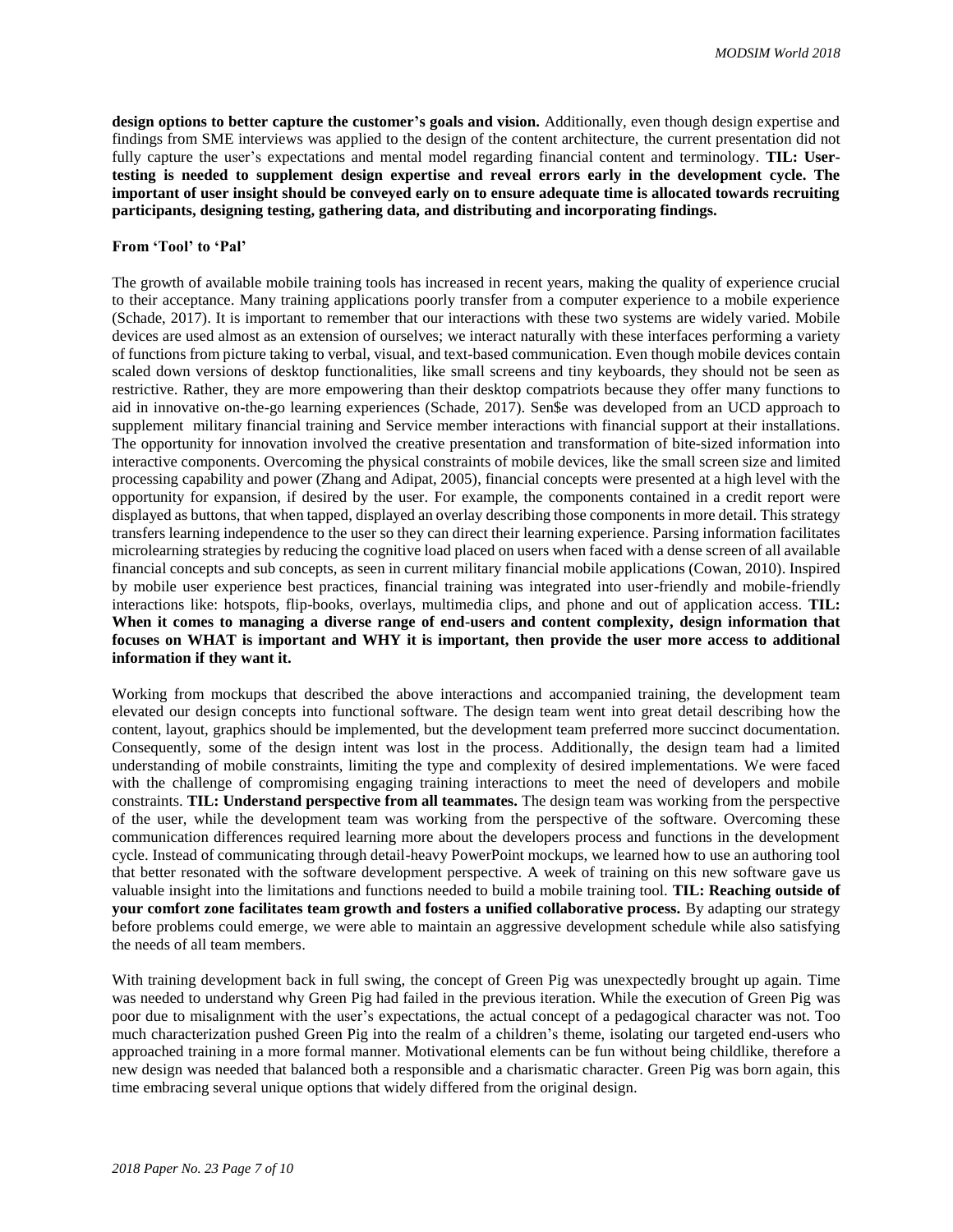However, these options were vastly different from our vision. The problem arose due to perspective differences clouding communication between the design and development team. **TIL: When communicating with teammates who share different perspectives, always remember that quality of communication is just as important as quantity of communication.** Once again, we chose to adopt the lens of the software developer to accurately portray our ideas and intentions. **TIL: When communicating design concepts in multi-disciplinary teams, always provide multiple options so the favorable, or unfavorable, parts can be selected and molded into a cohesive design that satisfies the intended vision.** Rough sketches and samplings of characters were sent to the developers that gave structure to our new design goal. Through visualizations that everyone could understand, we ensured communication did not get lost. Consequently, Green Pig was reborn into its final form that can be seen throughout the final version of the financial training **Figure 8. Green Pig's Final Form**mobile application (Figure 8).



#### **CONCLUSION**

Mobile training tools offer the potential for adaptive and on-the-go learning needs. To build a tool that is both usable and effective, a diverse team of experts in human factors, instructional design, and software development must work in unison to overcome multidisciplinary obstacles. Focus should be placed on the end-user throughout the design and development process to ensure a positive and consistent experience is created. The scope and complexity of training development invites challenges that must be overcome to find success. These challenges were captured by the evolution of a pedagogical character named Green Pig that is embodied in the Sen\$e financial training application. Sen\$e was developed to fill the gap in military financial training. Currently military financial training tools do not effectively capitalize on instructional design methods that could be used to transform cognitively challenging documentation into engaging training. As a result, the impact of current training methods on financial literacy are minimal, and the financial gap persists. Innovating current training through a User-Centered Design (UCD) and microlearning approach and supported through an Agile process, complex financial content was transformed into bitesized pieces and integrated alongside gamification and motivational elements like Green Pig. The use of pedagogical agents in learning environments is well established due to the many benefits they offer like modeling human behavior to serve as a role model, breaking down complex tasks, personalizing learning experiences, and increasing user motivation. Green Pig was designed as a stylistic agent that was enhanced through anthropomorphic features to increase the bond between the user and the tool. Green Pig started out as a simple green piggy bank that evolved to take on several anthropomorphic personalities, de-evolved when it was removed from the application, and was born again into the simple but friendly mentor that is seen throughout the application today. Green Pig persisted throughout the entire development process, and through it taught us several valuable lessons, seen within the paper as "Today I Learned" segments, and summarized below.

## **Today I Learned:**

**TIL (1):** Good customer relationships are important in any collaborative process. Understanding the internal operations of all collaborating partners helps manage expectations to create an appropriate development schedule.

**TIL (2):** When designing any system, never underestimate the power of the end-user. User testing provides valuable insight into end-user's behaviors and expectations. By conducting testing throughout the development cycle, you can catch errors as they arise and mitigate accordingly. This not only saves costs down the line but ensures your training system is consistent with the needs of the user. Conclusively, design decisions should be based on the user's needs and expectations instead of pure intuition.

**TIL (3):** When conveying design concepts, it is easier to provide multiple options to increase the chance of satisfying the intended vision. Multiple options allow for the selection of positive and negative elements to better capture what is difficult to describe with words alone.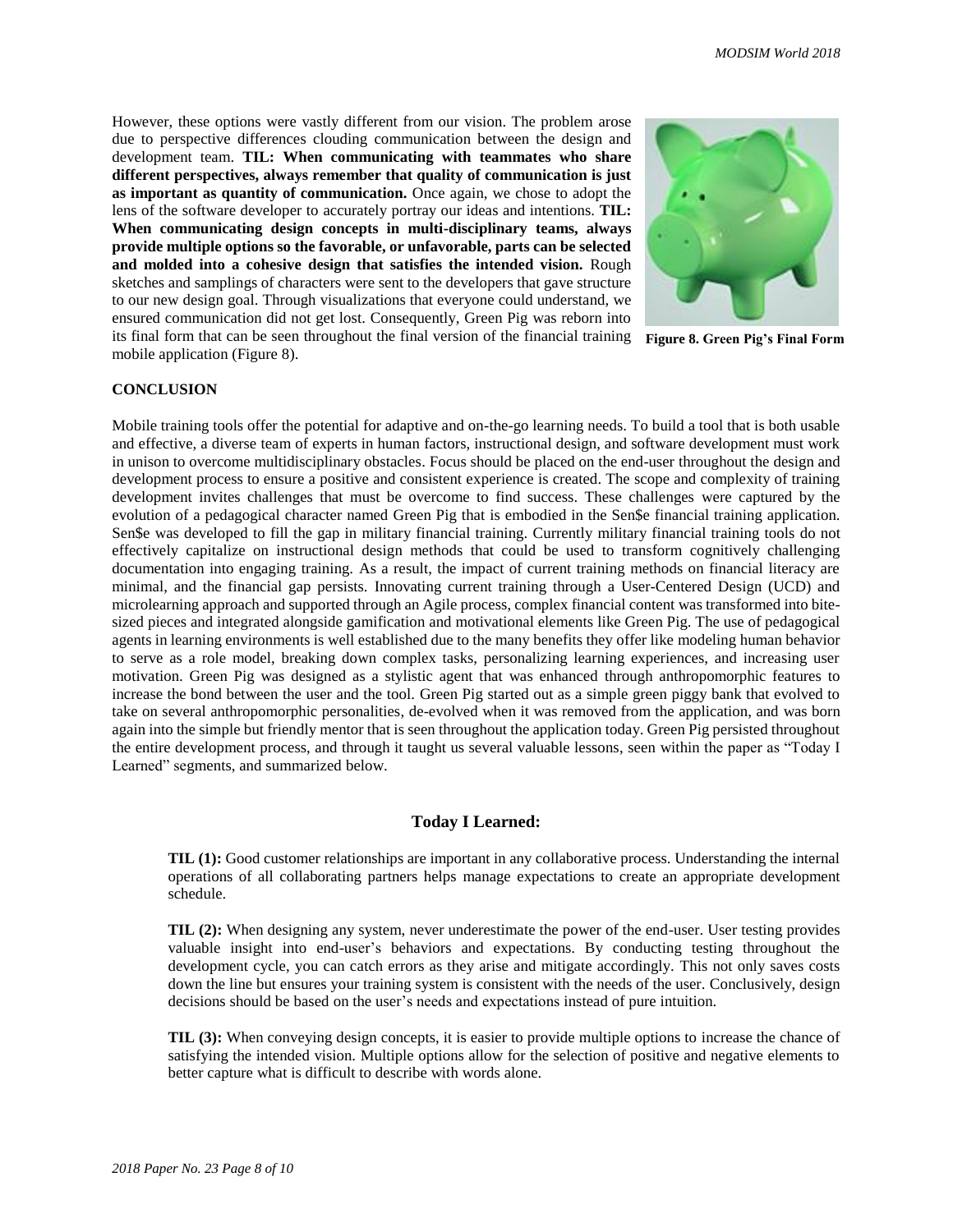**TIL (4):** When presenting information in a microlearning format, the goal is to provide succinct and relevant information that removes unnecessary jargon. Focus on what needs to be said, and why it needs to be said, then offer the option to delve into further detail. Doing so, gives the user greater control over their learning experience without compromising engagement or instructional material.

In collaborative teams, it is more common to approach problems from multiple perspectives. Make sure you understand these perspectives when making decisions and prepare to reach outside of your comfort zone to better understand your partners and provide quality synergistic communication. Embracing these lessons will help facilitate teamwork within a multidisciplinary team.

## **REFERENCES**

- Bandura, A. (1977). Self-efficacy: Toward a unifying theory of behavioral change. *Psychological Review, 84*(2), 191- 215. doi: 10.1037/0033-295X.84.2.191
- Bannon, L. J. (1995). From human factors to human actors: The role of psychology and human-computer interaction studies in system design. In J. Greenbaum, & M. Kyng (Eds.), *Design at work: Cooperative design in computer systems* (pp. 25-44). Hillsdale: Lawrence Eribaum Associates.
- Baylor, A. (2000). Beyond butlers: Intelligent agents as mentors. *Journal of Educational Computing Research, 22*(4), 373-382.
- Beck, K., Beedle, M., Van Bennekum, A., Cockburn, A., Cunningham, W., Fowler, M., … & Kern, J. (2001). Manifesto for agile software development. Retrieved Feb. 5, 2018 from http://agilemanifesto.org/
- Brhel, M., Meth, H., Maedche, A., & Werder, K. (2015). Exploring principles of user-centered agile software development: A literature review. *Information and Software Technology, 61*, 163-181.
- Laurel, B. (1997). Interface agents: Metaphors with character. In Batya Friedman (Eds.), *Human values and the design of computer technology* (pp. 207-216). Cambridge University Press.
- Constantine, L. L., & Lockwood, L. (2002). Process agility and software usability: Toward lightweight usage-centered design. *Information Age, 8*(8), 1-10.
- Cowan, N. (2010). The magical mystery four: How is working memory capacity limited, and why? *Current directions in psychological science, 19*(1), 51-57.
- Gulz, A. (2004). Benefits of virtual characters in computer based learning environments: Claims and evidence. *International Journal of Artificial Intelligence in Education, 14*(3, 4), 313-334.
- Gulz, A., & Haake, M. (2006). Visual design of virtual pedagogical agents: Naturalism versus stylization in static appearance. *Proceedings of the 3rd International Design and Engagability Conference.* Oslo, Norway.
- Hietala, P., & Niemirepo, T. (1998). The competence of learning companion agents. *International Journal of Artificial Intelligence in Education (IJAIED), 9*, 178-192.
- Johnson, W. L., Rickel, J., Stiles, R., & Munro, A. (1998). Integrating pedagogical agents into virtual environments. *Presence, 7*(6), 523-546.
- Johnson, W. L., Rickel, J. W., & Lester, J. C. (2000). Animated pedagogical agents: Face-to-face interaction in interactive learning environments. *International Journal of Artificial intelligence in education, 11*(1), 47-78.
- Nielsen, J. (2012, June 4). How many test users in a usability study? Retrieved Feb. 5, 2018 from https://www.nngroup.com/articles/how-many-test-users/